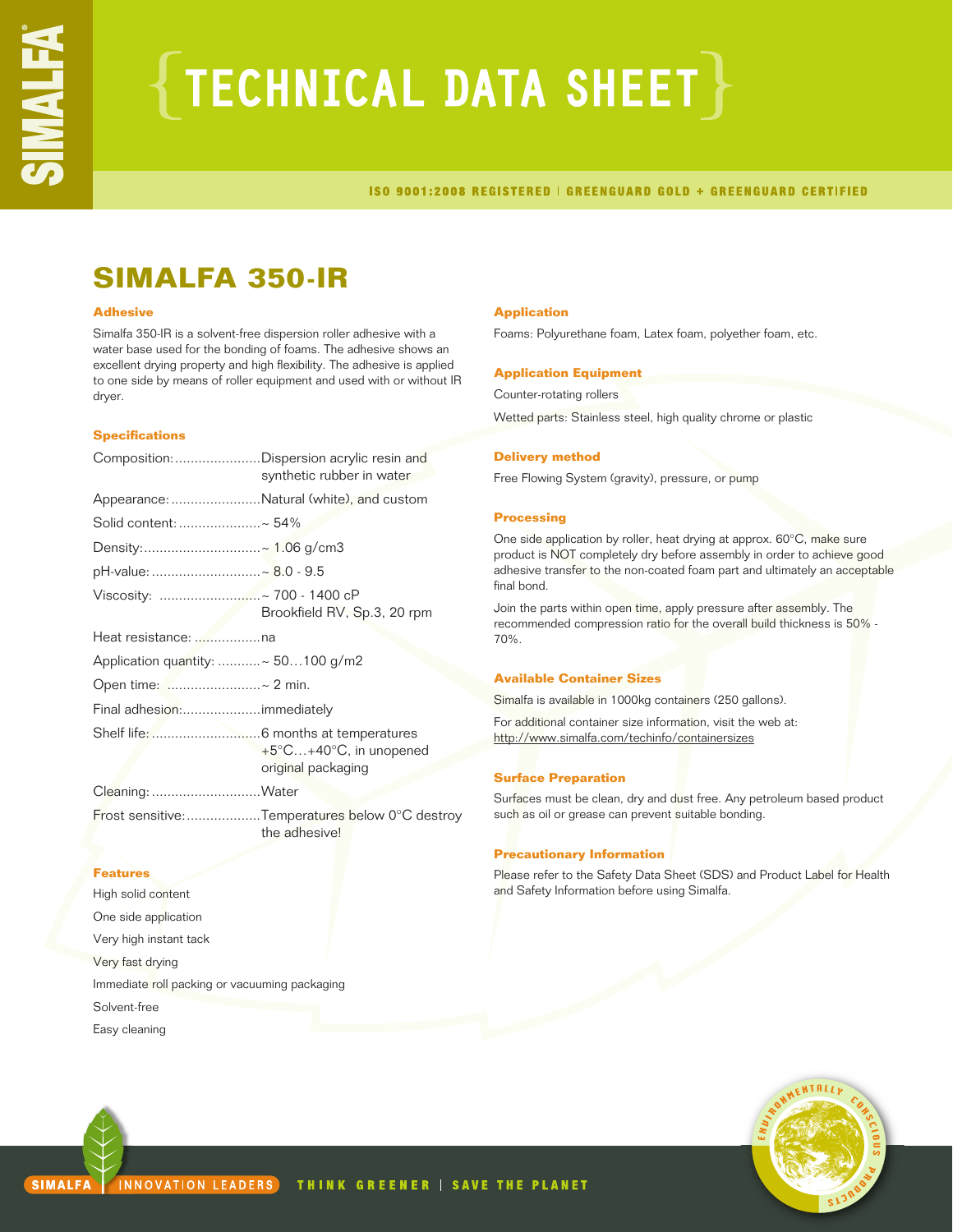#### **For Additional Information**

To request further information visit our website at www.simalfa.com, contact us via telephone at (973)423-9266, or mail us at SIMALFA, 15 Lincoln Street, Hawthorne NJ 07506 USA.

To arrange an on-site demonstration please contact us at (973)423-9266 immediately.

#### **Important Notice**

This information is accurate to the best of Alfa Adhesives, Inc.'s knowledge, or obtained from sources believed by Alfa Adhesives, Inc. to be accurate. Because many factors may affect processing or application/use, we recommend that you make tests to determine the suitability of this product for your particular purpose prior to use. No warranties of any kind, either expressed or implied, including warranties of merchantability or fitness for a particular purpose, are made regarding products described or designs, data or information set forth, or that the products, designs, data or information may be used without infringing the intellectual property rights of others. In no case shall the descriptions, information, data or designs provided be considered a part of our terms and conditions of sale. Further, you expressly understand and agree that the descriptions, designs, data, and information furnished by Alfa Adhesives, Inc. hereunder are given gratis and Alfa Adhesives, Inc. assumes no obligation or liability for the description, designs, data and information given or results obtained, all such being given and accepted at your risk.

#### **TDS Prepared by:**

Alfa Adhesives, Inc. 15 Lincoln Street Hawthorne, NJ 07506 USA Tel: 973.423.9266 Fax: 973.423.9264 support@simalfa.com

Revision date: February 3, 2020

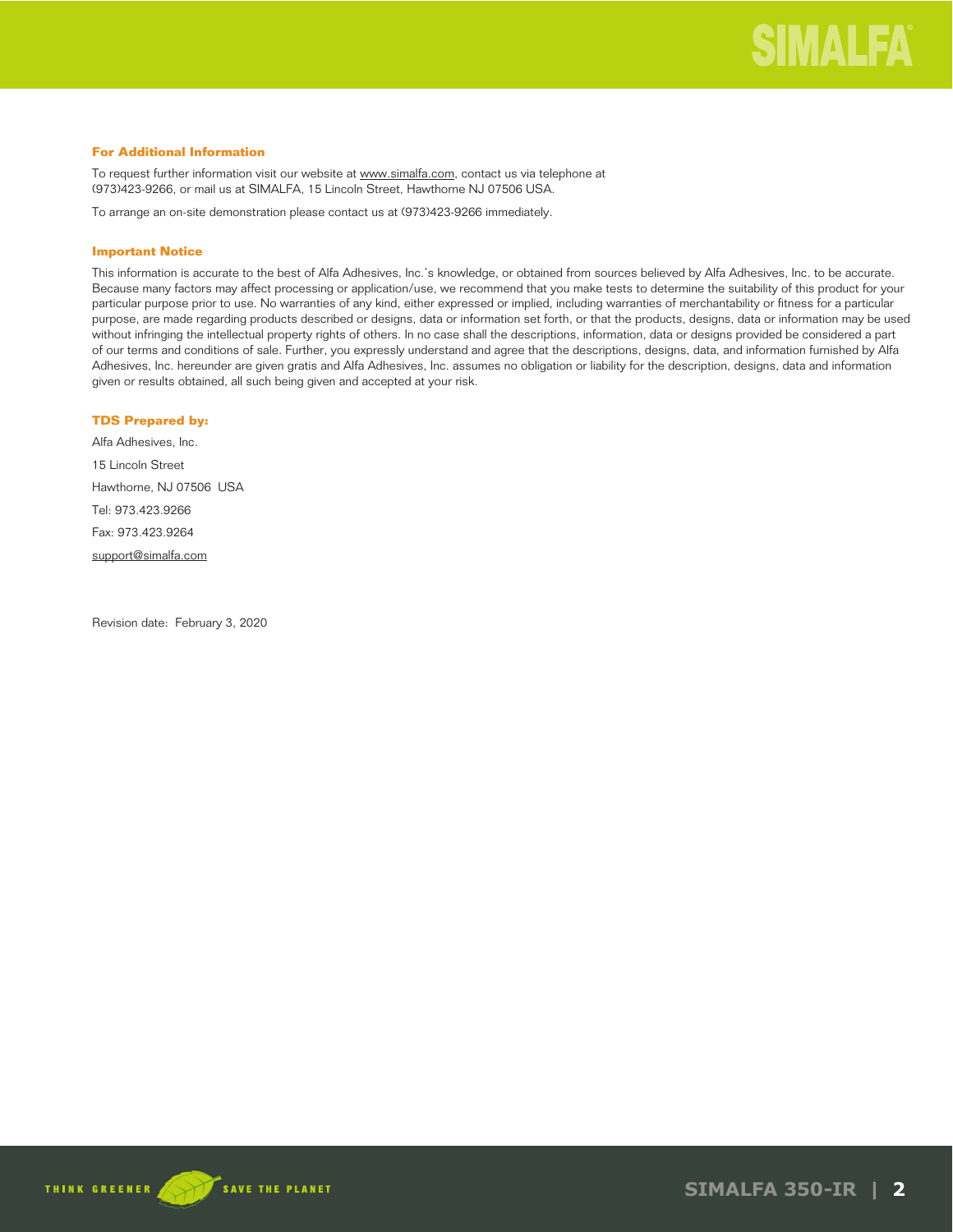# ${SAFFITY}$  DATA SHEET $}$

ISO 9001:2008 REGISTERED | GREENGUARD GOLD + GREENGUARD CERTIFIED

### **SIMALFA 350-IR**

#### **SECTION 1: Identification**

| Product identifier:  SIMALFA 350-IR                     |                                                                                                                       |
|---------------------------------------------------------|-----------------------------------------------------------------------------------------------------------------------|
|                                                         |                                                                                                                       |
| Product Code Number:  350-IR                            |                                                                                                                       |
|                                                         |                                                                                                                       |
|                                                         | Recommended use: Adhesives. Industrial Use. Flexible foam bonding. Manufacture of furniture. Vehicle<br>construction. |
| Recommended restrictions:  Uses other than those above. |                                                                                                                       |
| <b>Manufacturer Information:</b>                        |                                                                                                                       |
|                                                         |                                                                                                                       |
|                                                         |                                                                                                                       |
|                                                         |                                                                                                                       |
| Office hours (Mon - Fri):  6.00 am to 5:00 pm EST       |                                                                                                                       |
|                                                         | Company contact name: Darren Gilmore, darren.gilmore@simalfa.com                                                      |
| Emergency phone number:  1.973.423.9266                 |                                                                                                                       |
|                                                         |                                                                                                                       |

#### **SECTION 2: Hazard(s) identification**

| Classification of the chemical in accordance with paragraph (d) of §1910.1200: |                                                                                                                             |  |
|--------------------------------------------------------------------------------|-----------------------------------------------------------------------------------------------------------------------------|--|
|                                                                                |                                                                                                                             |  |
|                                                                                |                                                                                                                             |  |
|                                                                                | Environmental hazards : Hazardous to the aquatic environment: Aquatic Chronic 3.<br>(Not adopted under OSHA GHS §1910.1200) |  |
| GHS signal word:  Not applicable.                                              |                                                                                                                             |  |
|                                                                                | GHS hazard statement(s):  H412 Harmful to aquatic life with long lasting effects                                            |  |
| GHS Hazard symbol(s):  Not applicable.                                         |                                                                                                                             |  |
| <b>GHS Precautionary statement(s):</b>                                         |                                                                                                                             |  |
|                                                                                |                                                                                                                             |  |
|                                                                                |                                                                                                                             |  |
|                                                                                |                                                                                                                             |  |
|                                                                                | regional, international regulations.                                                                                        |  |

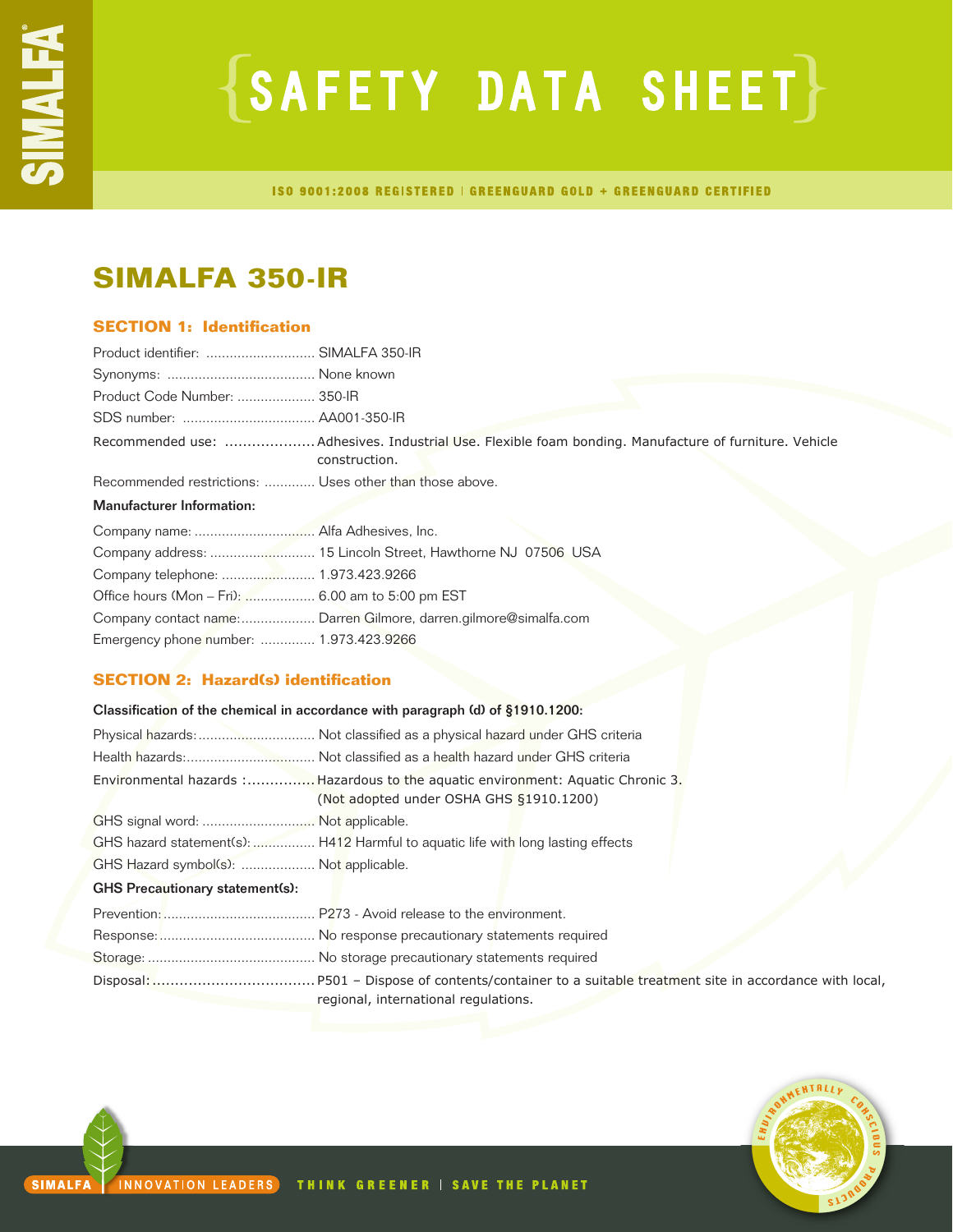

#### Hazard(s) not otherwise Classified (HNOC):

Avoid inhalations of spray mists and/or spray vapors.

Ingredient(s) of unknown acute toxicity:

Not applicable.

#### **SECTION 3: Composition/information on ingredients**

#### Mixture:

Acrylate / CR (polychloroprenes, Chloroprene rubber).

| Chemical Name | <b>CAS#</b> | <b>Concentration (weight %)</b> |
|---------------|-------------|---------------------------------|
| Zinc oxide    | 314-13-2    | $\%$                            |

Note: The balance of the ingredients are not classified as hazardous, or are below the classification threshold under the criteria of the Federal OSHA Hazard Communication Standard 29 CFR 1910.1200.

#### **SECTION 4: First-aid measures**

#### Description of necessary measures:

#### Inhalation:

Remove to fresh air. In case of irritation of the respiratory tract seek medical advice.

#### Skin contact:

After contact with skin, wash immediately with soap and water. In case of skin irritation, seek medical treatment.

#### Eye contact:

If product gets into the eye, keep eyelid open and rinse immediately with large quantities of water, for at least 5 minutes. Subsequently consult an ophthalmologist.

#### Ingestion:

Contact a physician/medical advice immediately.

#### Most important symptoms/effects, acute and delayed:

None currently known.

#### Indication of immediate medical attention and special treatment needed:

If any symptoms are observed, contact a physician and give them this SDS sheet.

#### **SECTION 5: Fire-fighting measures**

#### Suitable extinguishing media:

Water. Foam. Dry extinguishing powder.

#### Unsuitable extinguishing media:

None known.

#### Specific hazards:

Product is not combustible. In case of fire and/or explosion do not breathe fumes. Combustion products – Irritating gases and vapors. Special protective equipment and precautions for fire-fighters: Full protective clothing and NIOSH-approved self-contained breathing apparatus should be worn. Use water to cool exposed containers.

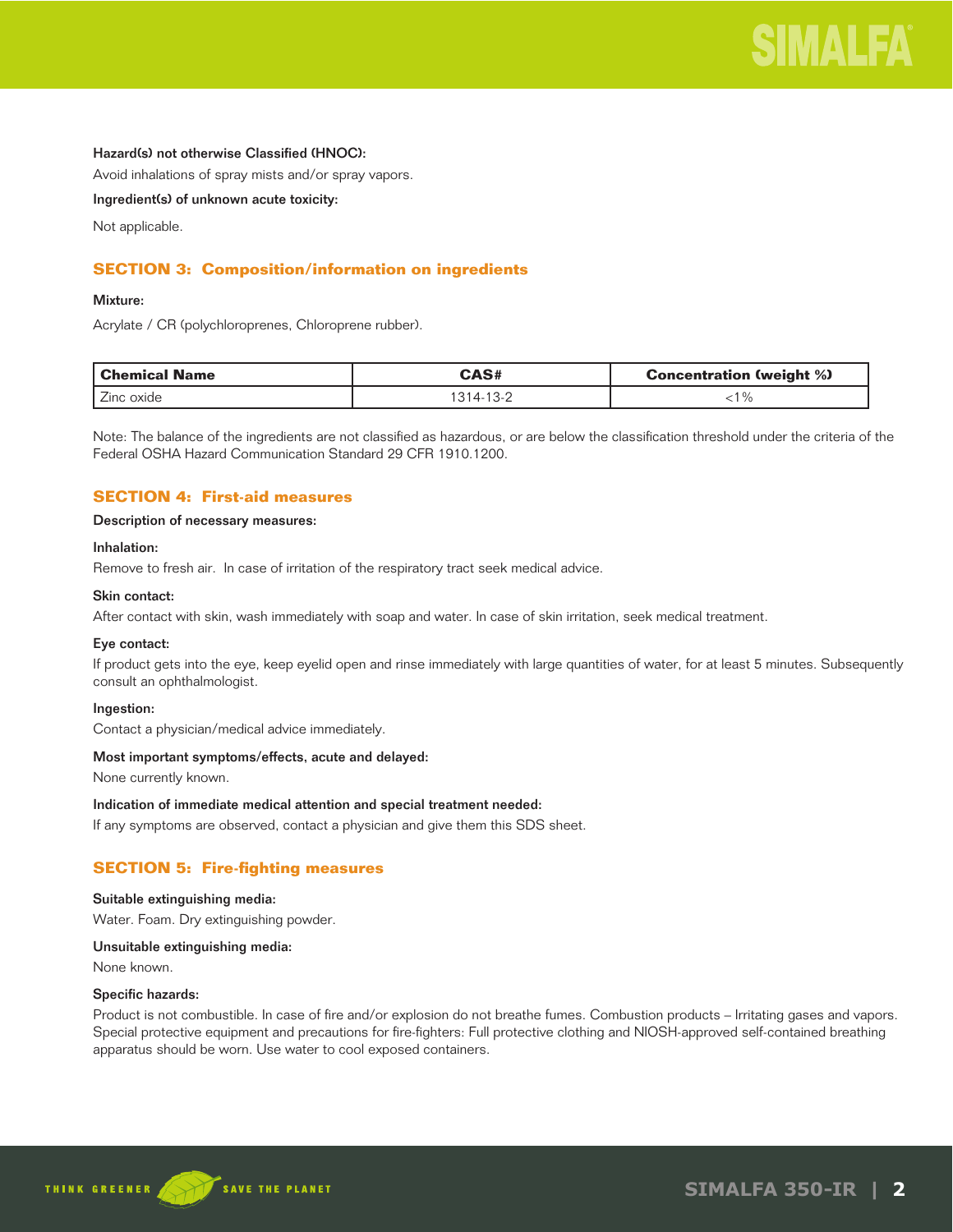#### **SECTION 6: Accidental release measures**

#### Personal precautions, protective equipment and emergency procedures:

Wear appropriate protective equipment, such as gloves, goggles and protective clothing, as conditions warrant (see Section 8). See Sections 2 and 7 for additional information on hazards and precautionary measures. Change contaminated clothing.

#### Environmental Precautions:

Stop spill/release if it can be done safely. Do not empty into drains or the aquatic environment. Cover drains.

#### Methods and material for containment and cleaning up:

Remove mechanically, placing in appropriate containers for disposal. Absorb with liquid-binding material (e.g. sand, diatomaceous earth, acid- or universal binding agents). Clear contaminated area thoroughly. Retain contaminated washing water and dispose. Dispose of in accordance with all local, state, and federal regulations.

#### **SECTION 7: Handling and storage**

#### Precautions for safe handling:

The necessary precautions for handling chemicals should be followed. If suction of the immediate vicinity is impossible or insufficient, adequate airing of the working place must be ensured. Use good personal hygiene practices and wear appropriate personal protective equipment (see section 8).

#### Conditions for safe storage, including any incompatibles:

Store only in original container. Keep container tightly closed. The adhesive is sensitive to frost! Temperatures below 0°C will destroy the adhesive!

#### Storage conditions:

Store between 5°C to and 40°C

#### Shelf life:

6 months in unopened container.

#### **SECTION 8: Exposure controls/personal protection**

#### Control Parameters:

#### Occupational exposure limits:

Does not contain substances above concentration limits fixing an occupational exposure limit.

| I US OSHA HAZARDOUS COMPONENTS (29 CFR 1910.1200):        |                  |                   |  |
|-----------------------------------------------------------|------------------|-------------------|--|
| Permissible Exposure Limits                               |                  |                   |  |
| l Substance                                               | PEL-TWA (8 hour) | PEL-STEL (15 min) |  |
| $5 \text{ mg/m}^3$<br>  No data available<br>l Zinc oxide |                  |                   |  |

| l US ACGIH Threshold Limit Values |                    |                   |  |
|-----------------------------------|--------------------|-------------------|--|
| l Substance                       | TLV-TWA (8 hour)   | TLV-STEL (15 min) |  |
| l Zinc oxide                      | $2 \text{ mg/m}^3$ | 10 mg/m $3$       |  |

| NIOSH Exposure Limits |            |                      |
|-----------------------|------------|----------------------|
| l Substance           | <b>TWA</b> | ' STEL               |
| l Zinc oxide          | 5 mg/m $3$ | 10 mg/m <sup>3</sup> |

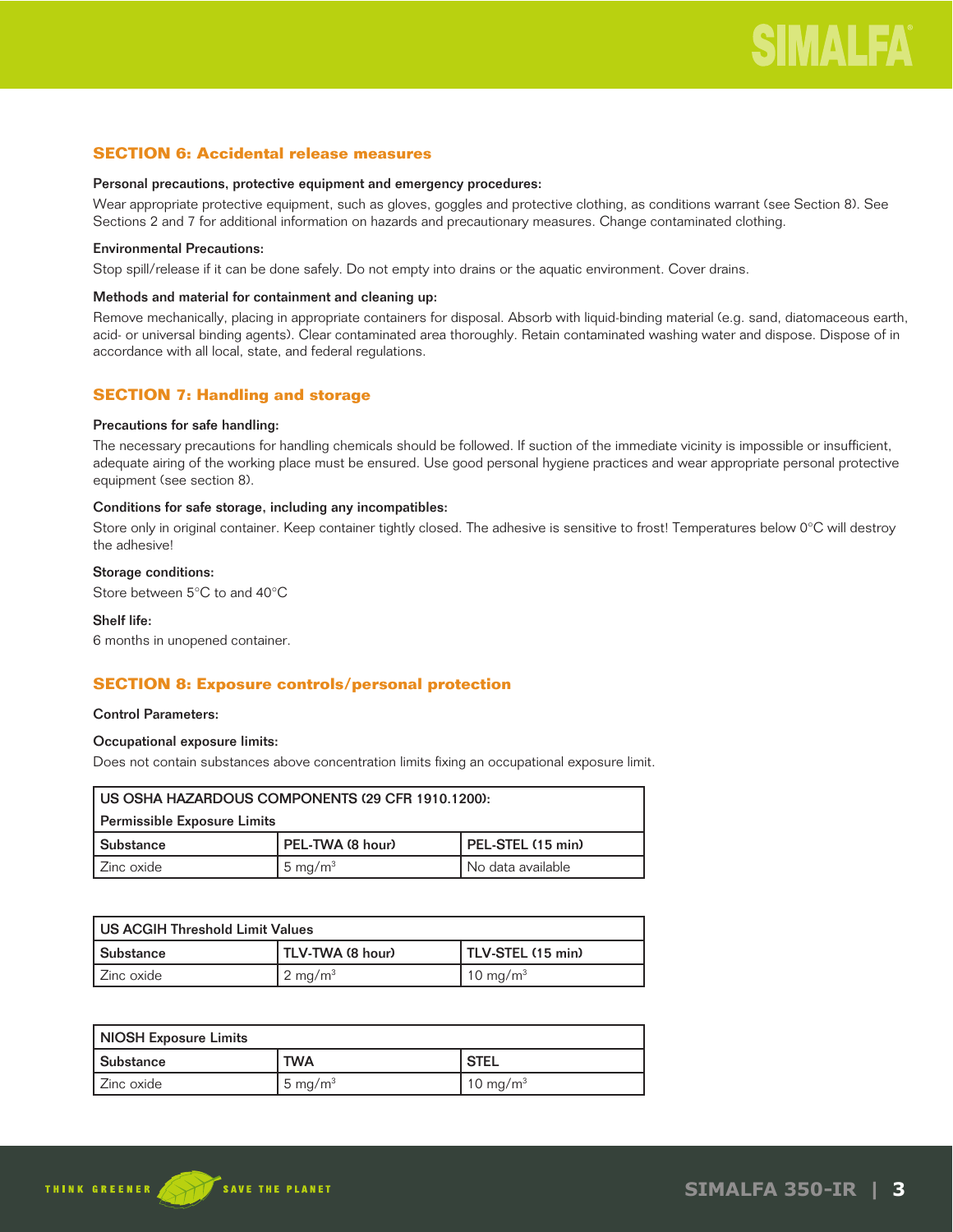

#### Appropriate engineering controls:

General room ventilation should be adequate. See also Section 7.

#### Individual protection measures, such as personal protective equipment:

#### Eye/face protection:

Use suitable safety glasses. Eye protection should be compliant with OSHA regulations.

#### Skin and hand protection:

Use appropriate gloves. Gloves must be inspected prior to use. Use proper glove removal technique (without touching glove's outer surface) to avoid skin contact with this product. Dispose of contaminated gloves after use in accordance with applicable laws and good laboratory practices. Wash and dry hands.

#### Respiratory protection:

Avoid inhalations of spray mists and/or spray vapors. Work in well ventilated areas, where risk assessment shows air-purifying respirators are appropriate, use type N95 (US) or type P2 (EN 143) respirator. Use respirators and components tested and approved under appropriate government standards such as NIOSH (US) or CEN (EU).

#### Other:

Other protective clothing may be required depending on degree of exposure.

#### Thermal hazards:

No data available.

#### **SECTION 9: Physical and chemical properties**

#### Appearance

| Melting point/freezing point:  Not applicable |  |
|-----------------------------------------------|--|
|                                               |  |
|                                               |  |
|                                               |  |
|                                               |  |
| Flammability (solid, gas): Non-flammable      |  |

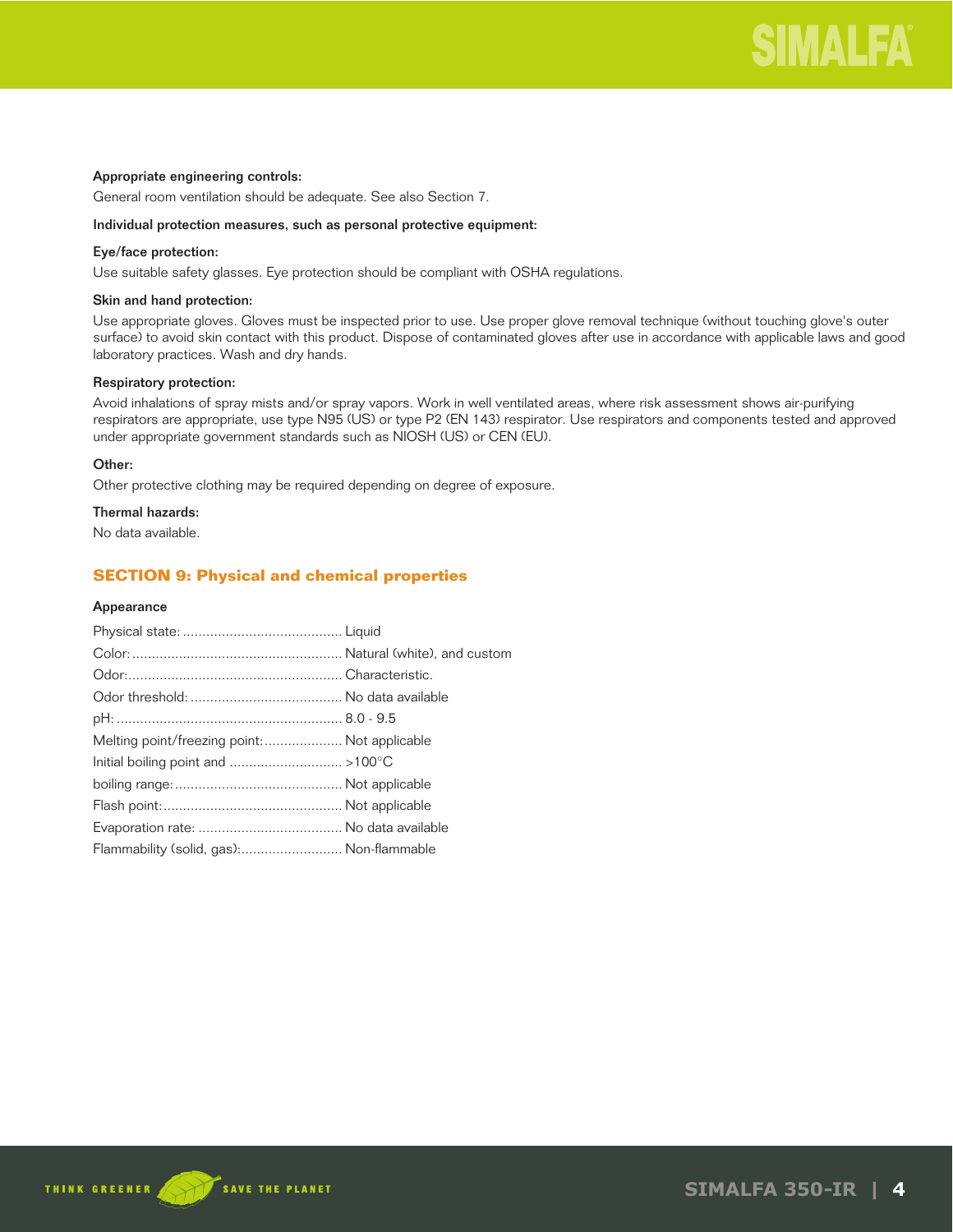#### Upper/lower flammability or explosive limits

| Flammability limit – lower %): Not applicable               |  |
|-------------------------------------------------------------|--|
| Flammability limit – upper (%):  Not applicable             |  |
| Explosive limit - lower (%):  Not applicable                |  |
| Explosive limit - upper (%):  Not applicable                |  |
|                                                             |  |
|                                                             |  |
|                                                             |  |
|                                                             |  |
| Partition coefficient (n-octanol/water):  No data available |  |
| Auto-ignition temperature:  No data available               |  |
| Decomposition temperature:  No data available               |  |
|                                                             |  |
| Other information:                                          |  |
|                                                             |  |
|                                                             |  |

#### **SECTION 10: Stability and reactivity**

| Possibility of hazardous reactions: Not known. |                                                                                                       |
|------------------------------------------------|-------------------------------------------------------------------------------------------------------|
|                                                |                                                                                                       |
| Incompatible materials:  None known.           |                                                                                                       |
|                                                | Hazardous decomposition: Thermal decomposition can lead to the escape of irritating gases and vapors. |

#### **SECTION 11: Toxicological information**

#### Information on likely routes of exposure:

#### Symptoms related to the physical, chemical, and toxicological characteristics:

None expected.

Delayed and immediate effects and chronic effects from short or long-term exposure: None expected.

#### Numerical measures of toxicity:

Ingredient Information

| Substance  | Test Type (species)   | Value                  |
|------------|-----------------------|------------------------|
|            | LD50 Oral (Rat)       | 7,950 mg/kg            |
| Zinc Oxide | LD50 Dermal (Rabbit)  |                        |
|            | LC50 Inhalation (Rat) | $2,500 \text{ mg/m}^3$ |

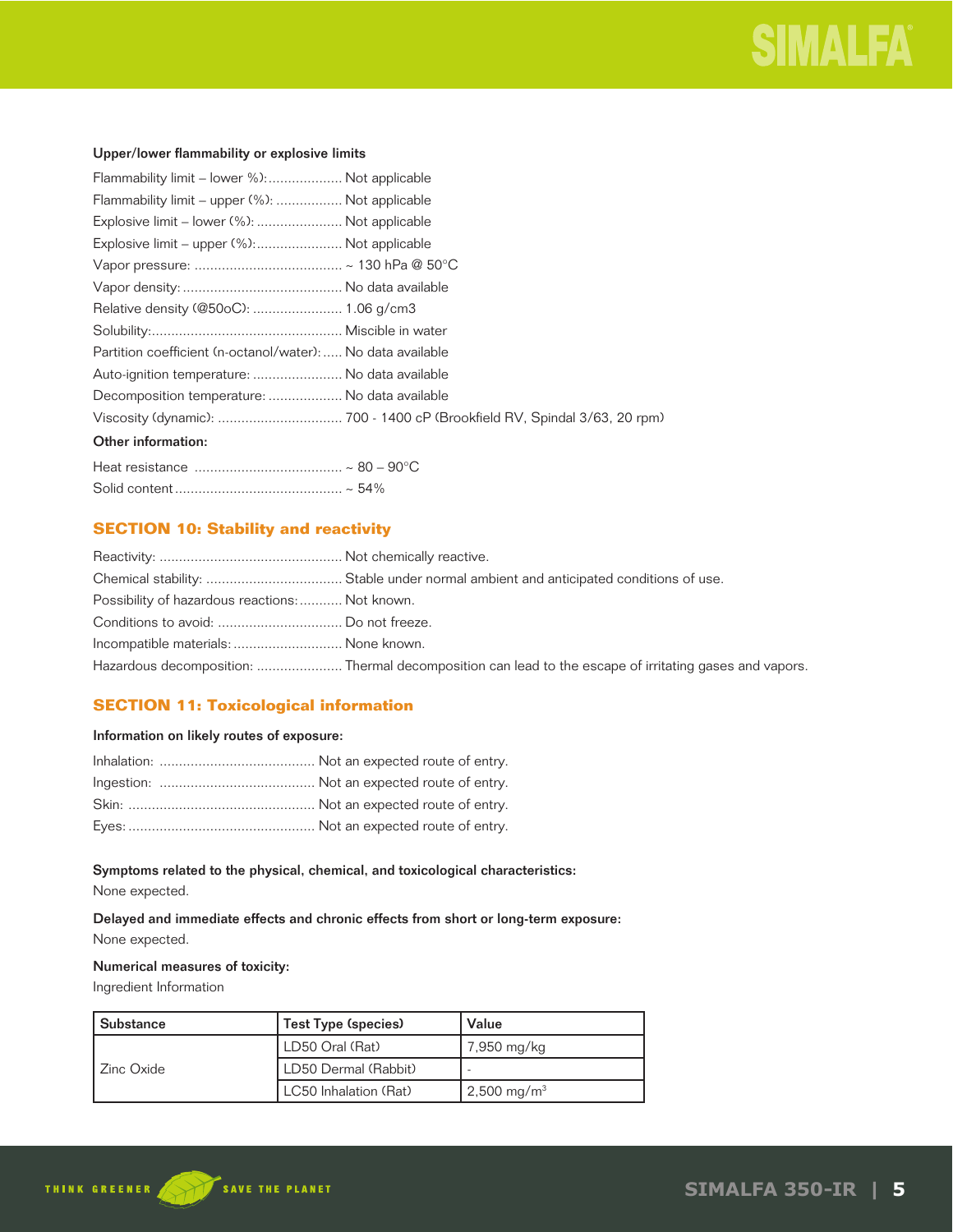#### Skin corrosion/irritation:

Frequently or prolonged contact with skin may cause dermal irritation.

#### Serious eye damage/eye irritation:

Not expected to cause serious eye damage/eye irritation.

#### Respiratory sensitization:

No information available on the mixture, however none of the components have been classified as a respiratory sensitizer (or are below the concentration threshold for classification).

#### Skin sensitization:

No information available on the mixture, however none of the components have been classified as a skin sensitizer (or are below the concentration threshold for classification).

#### Germ cell mutagenicity:

No information available on the mixture, however none of the components have been classified for germ cell mutagenicity (or are below the concentration threshold for classification).

#### Carcinogenicity:

No information available on the mixture, however none of the components are listed in the National Toxicology Program (NTP) Report on Carcinogens (latest edition) or has been found to be a potential carcinogen in the International Agency for Research on Cancer (IARC) Monographs (latest edition), or by OSHA.

#### Reproductive toxicity:

No information available on the mixture, however none of the components have been classified for reproductive toxicity (or are below the concentration threshold for classification).

#### Specific target organ toxicity:

#### Single exposure:

No information available on the mixture, however none of the components have been classified for STOT SE (or are below the concentration threshold for classification).

#### Specific target organ toxicity:

#### Repeat exposure:

No information available on the mixture, however none of the components have been classified for STOT RE (or are below the concentration threshold for classification). Based on new information regarding a raw material that is being used in the formulation of this product, a clarification is under way as to whether a classification in a hazard class after repeated exposure (inhalation) is required.

#### Aspiration hazard:

No information available on the mixture, however none of the components have been classified for aspiration hazard (or are below the concentration threshold for classification).

#### Further information:

No data available.

#### **SECTION 12: Ecological information**

#### Ecotoxicity:

#### Product data:

Product may not be released into water without pre-treatment.



**SIMALFA 350-IR | 6**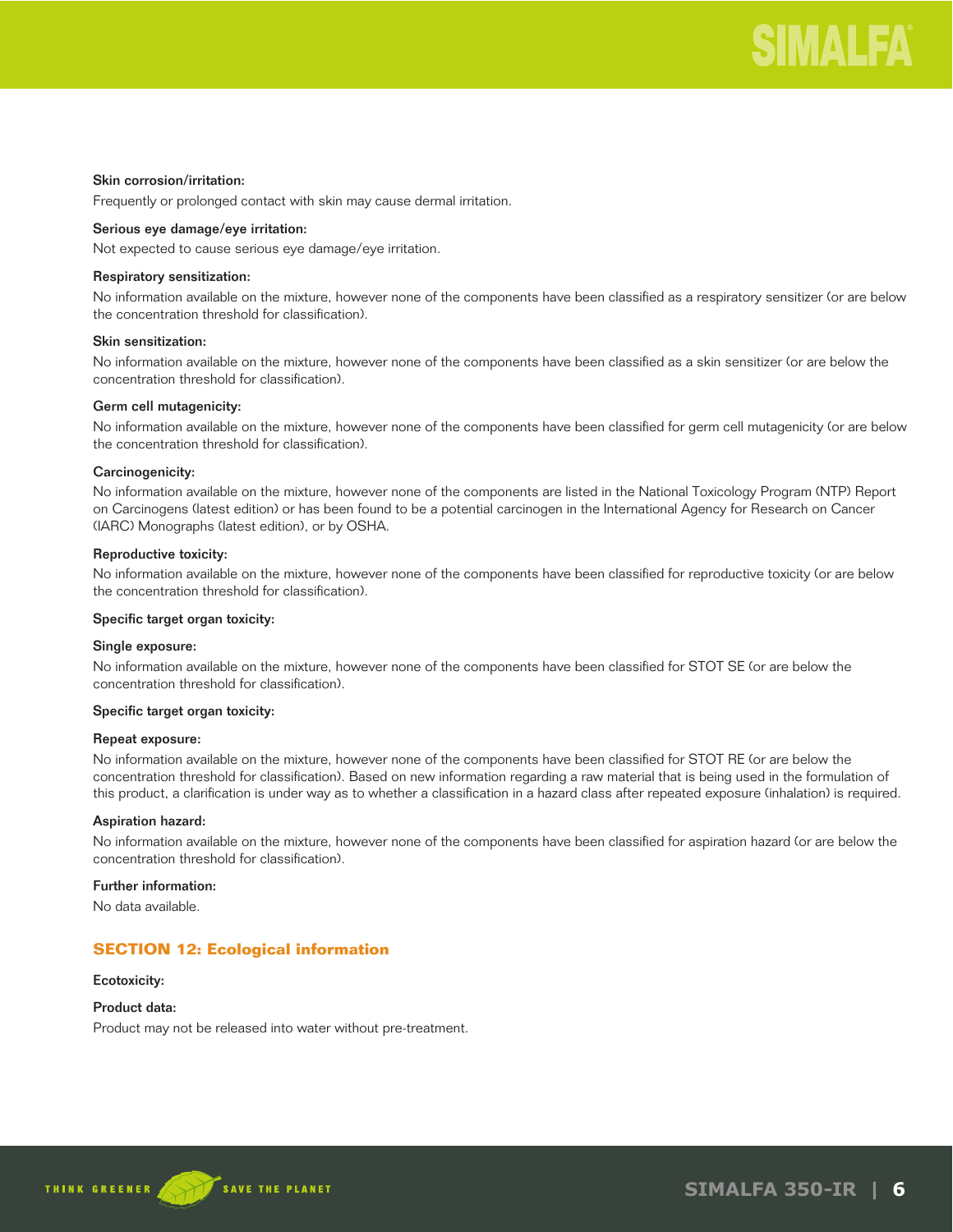#### Ingredient Information:

| <b>Substance</b> | Test Type   | <b>Species</b>                      | Value               |
|------------------|-------------|-------------------------------------|---------------------|
| Zinc Oxide       | LD50        | Oncorhynchus mykiss (rainbow trout) | 1.1 mg/1 - 96.0 h   |
|                  | <b>EC50</b> | Daphnia magna (Water flea)          | $0.098$ mg/l - 48 h |
|                  | EC/LC50     | Algae                               | No data available   |

#### Persistence and Degradability:

No data available.

#### Bioaccumulative Potential:

No data available.

Mobility in Soil:

No data available.

#### Other adverse effects:

Technically correct releases of minimal concentrations to adapted biological sewage treatment facility, will not disturb the biodegradability of activated sludge. Observe regulations concerning local drainage.

#### **SECTION 13: Disposal considerations**

#### Appropriate method of disposal of substance or preparation

Dispose of contaminate product and materials used in cleaning up spills or leaks in a manner approved for this material. Consult appropriate Federal, State and Local regulatory agencies to ascertain proper disposal procedures.

#### Contaminated packaging:

Completely emptied packing can be recycled.

#### **SECTION 14: Transport Information**

#### US Department of Transportation Classification (49CFR)

Not regulated under DOT

#### IMDG

Not regulated under IMDG

#### IATA (Country variations may apply)

Not regulated under IATA

#### Environmental hazards Marine pollutant: No.

Transport in bulk (according to Annex II of MARPOL 73/78 and the IBC Code)

No further relevant information available.

Special precautions which a user needs to be aware of, or needs to comply with, in connection with transport or conveyance either within or outside their premises.

PROTECT FROM FROST/FREEZING

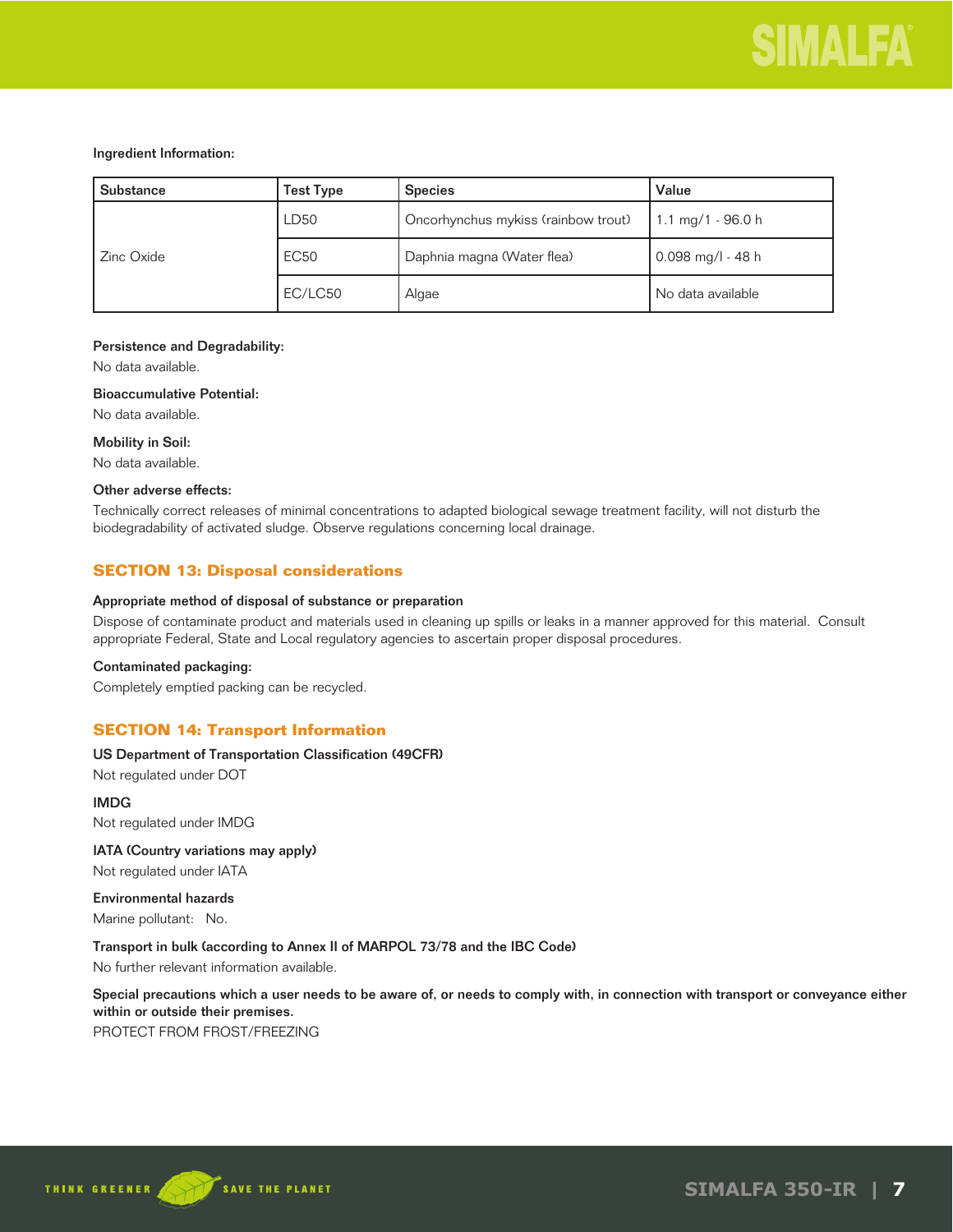#### **SECTION 15: Regulatory Information**

#### United States Federal Regulations:

This SDS complies with the OSHA, 29 CFR 1910.1200.

#### Toxic Substances Control Act (TSCA):

All substances in this product are listed, as required, or are exempt from the TSCA inventory.

#### SARA Superfund and Reauthorization Act of 1986 Title III sections 302, 311,312 and 313:

Section 302 – No chemicals in this material are subject to the reporting requirements of SARA Title III, Section 302.

#### CERCLA Hazardous Substance List, 40 CFR 302.4:

This product does not contain chemicals listed on CERCLA.

#### Clean Air Act (CAA) Section 112(r) Accidental Release Prevention (40 CFR 68.130):

None

#### Clean Water Act Section 311 Hazardous Substances (40 CFR 117.3):

None

#### SARA Title III Section 302 Extremely Hazardous Substance (40 CFR 355, Appendix A):

None

#### Section 311/312 (40 CFR 370):

| Acute Health Hazard: No  |  |
|--------------------------|--|
| Chronic Health Hazard:No |  |
|                          |  |
| Pressure Hazard:  No     |  |
| Reactivity Hazard: No    |  |

#### Section 313 Toxic Release Inventory (40 CFR 372):

Zinc oxide is listed

#### STATE REGULATIONS:

This SDS contains specific health and safety data is applicable for state requirements. For details on your regulatory requirements you should contact the appropriate agency in your state.

#### Massachusetts Right to Know:

None of the components are listed on the Massachusetts Right to Know List.

#### New Jersey Right to Know:

None of the components are listed on the New Jersey Right to Know list.

#### Pennsylvania Right to Know:

None of the components are listed on the Pennsylvania Right to Know List.

#### Canada WHMIS Hazard Class:

Not applicable